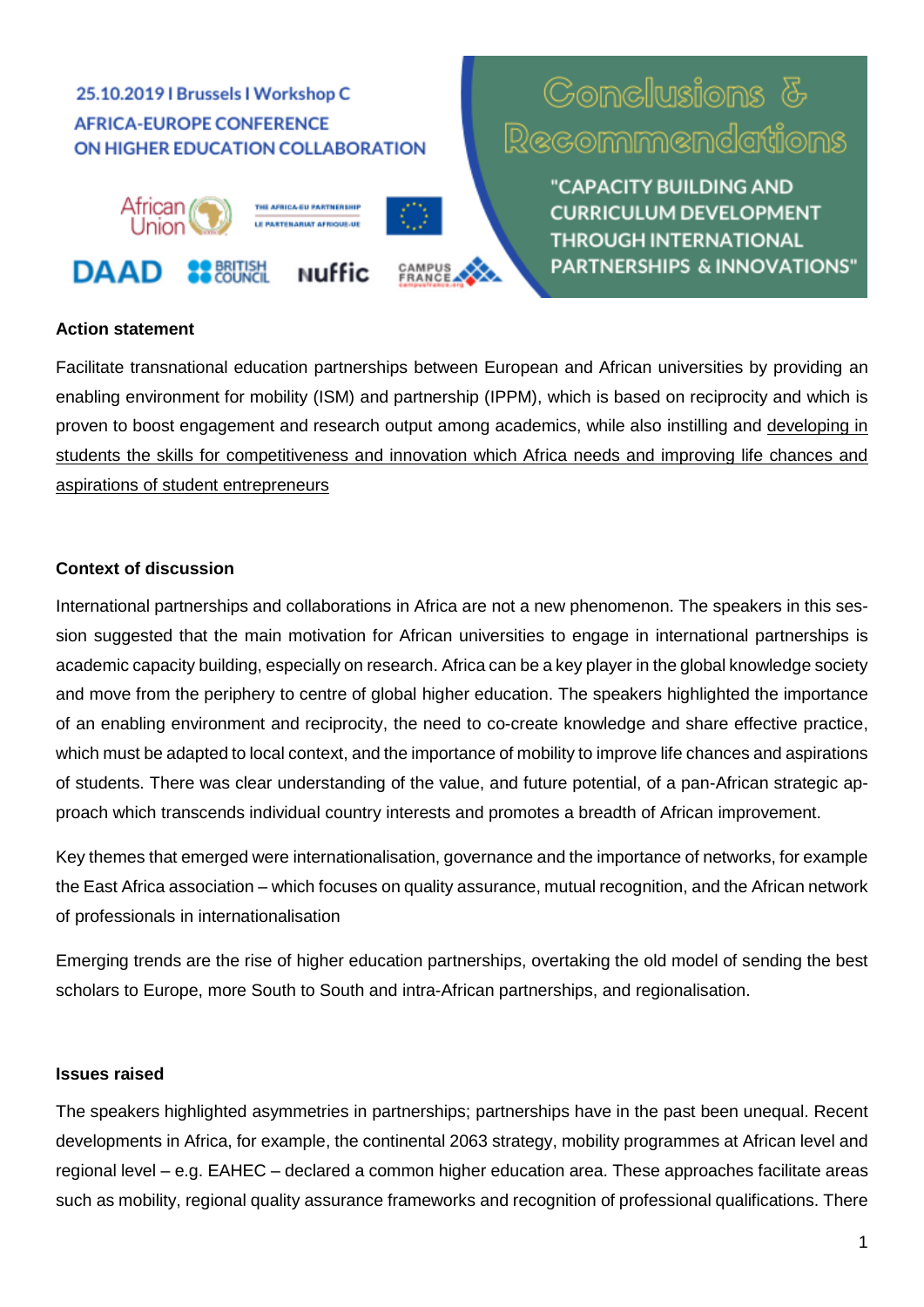is also increased mobility of professionals. Africa faces a number of challenges in research and innovation, including the need for relevant and quality curriculum. There was a call for collaborations and partnerships relevant to the African context and delivering on the African agenda.

The speakers also discussed the importance of graduates as job creators and the need for collaborations, providing the skills for competitiveness and innovation, which Africa needs to improve the life chances and aspirations of student entrepreneurs.

## **Recommendations**

Several specific recommendations for action emerged from the session:

- 1. To re-commit to long-term partnership with the European Union in seeking improvements to processes and practices
- 2. To incorporate new models and practices in partnerships, which recognise the growing status and standing of African knowledge and research
- 3. To collaborate on programmes, which benefit youthful populations without access to higher education while maintaining the highest quality
- 4. To develop and sustain mobility and alumni networks for example conferences to influence policy and increase collaborations
- 5. To increase opportunities for student mobility through partnerships
- 6. To develop institutional research partnerships to facilitate an increase in academic staff with PhDs and increase publication and citation rates
- 7. To focus collaborations on the top 10 critical skills identified by employers across Africa e.g. problem solving, analytical skills, skills for competitiveness and innovation
- 8. To tackle credit mobility through co-designed programmes, resources and grants for mobility and measuring impact, leading to advocacy and evidence for society
- 9. To develop industry / academia partnerships to enable graduates as job creators giving greater relevance and context and to highlight the importance of research collaboration with industry, a muchneeded partnership in order to address national and regional challenges
- 10. Many of the challenges faced by Africa are global challenges and it is important to grow intra African research collaboration to tackle some of these issues